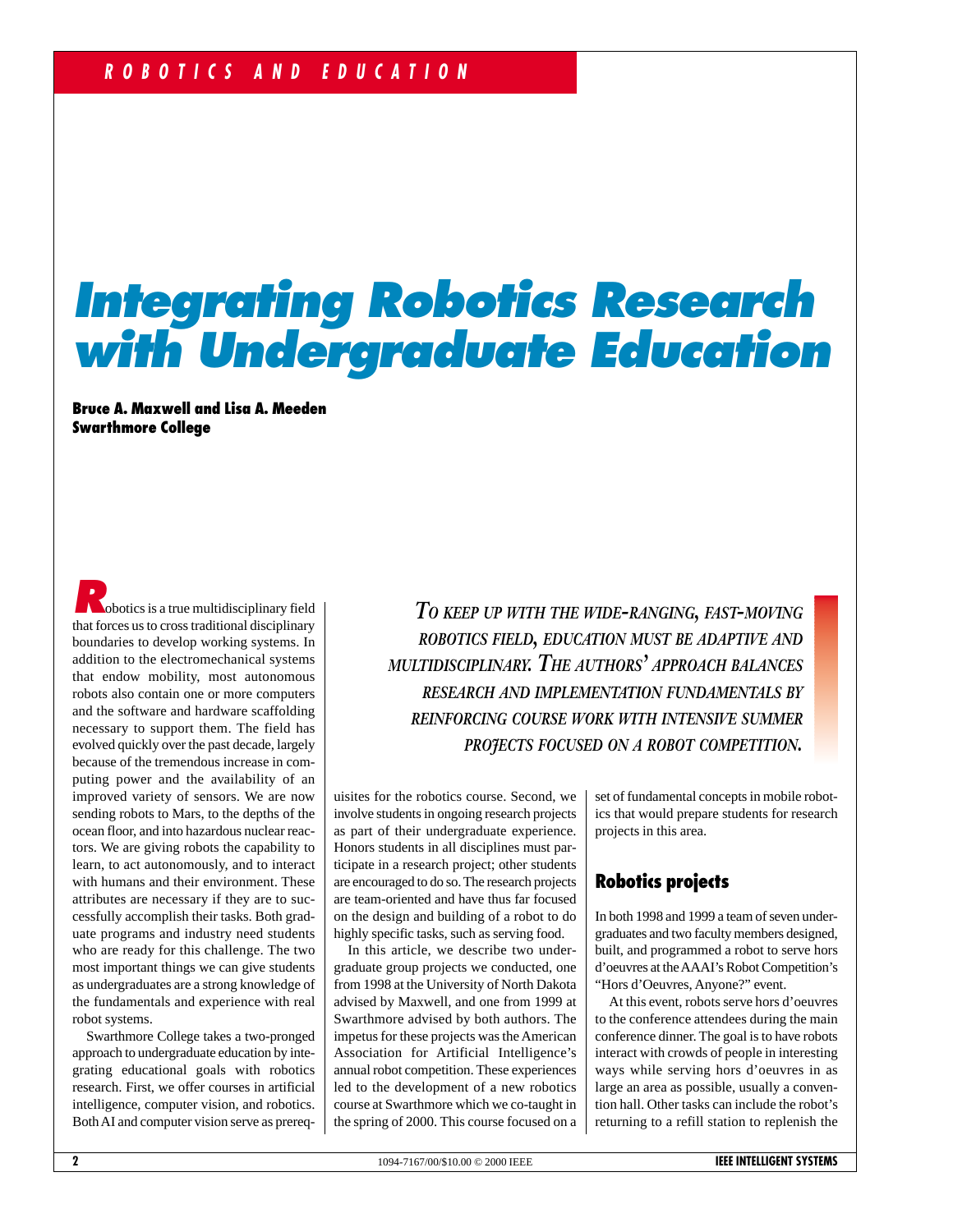robot's serving tray.

The major challenges that this event poses to students in programming the robot include sensing people's presence, navigating in a dynamic environment, interacting with people, and finding a specific location in a crowded environment. One advantage of this event is that it can be solved at different levels. It's not hard to build a robot that satisfies the task's basic elements, for example, but it is extremely difficult to develop a robot that serves hors d'oeuvres in a sophisticated manner. Such an openended problem can be a platform for both educational and research goals.

During the summer of 1998, Maxwell was principal investigator for a National Science Foundation Research Experiences for Undergraduates Site at the University of North Dakota Department of Computer Science. Under the supervision of Maxwell and Sven Anderson, seven of the 10 undergraduates designed, built, and programmed the robot nicknamed "Rusty" for the AAAI event. The team placed first. Rusty was an ActivMedia Pioneer I on which we placed a laptop, a table, camera, speakers, and microphone.

During the summer of 1999, after Maxwell moved to Swarthmore College, the authors coadvised seven undergraduates at Swarthmore for that year's AAAI hors d'oeuvres event. The team, with a robot named "Alfred," won first place and was also awarded Best Integrated Effort for all robots in all events.

**Research goals.** The primary goal for both years' research projects was to build a system that could reasonably complete the competition's task. "Reasonably" was defined by a combination of the advisors'and students' vision and implementation ability. Ultimately, we wanted a robot that could locate people using computer vision, navigate to them using sonar, interact with them based on speech recognition and visual input, and travel to a refill station using vision and human interaction.

Our research goals fell into three categories:

- improving our institution's reputation in the field of robotics,
- developing working implementations of current research results, and
- generating publishable results.

We limited our research project goals for both summers, largely because of the undergraduates'background rather than their ability. The undergraduates had no prior robotics experience, nor had they taken a robotics course; only one student in 1998 had taken a computer vision course. Nevertheless, the project goal of assembling a working system—as we defined it—required us to implement and modify state-of-the-art algorithms and methods. This work supports our longer-term research goals because it provide algorithm implementations that we can later build on.

**Educational goals.** Our educational goals for both summers were as follows:

• Give students hands-on experience with real problems.

*UNDER THE SUPERVISION OF MAXWELL AND SVEN ANDERSON, SEVEN OF THE 10 UNDERGRADUATES DESIGNED, BUILT, AND PROGRAMMED THE ROBOT NICKNAMED "RUSTY" FOR THE AAAI EVENT.*

- Give students experience in understanding and implementing robotics principles from primary research literature.
- Give students confidence in their ability.
- Help students develop teamwork skills.

All four goals are essential if students intend to pursue graduate study and obtain technical positions within industry. Notably, the first and last goals are included in the Accreditation Board for Engineering and Technology criteria for engineering accreditation. The ABET criteria partly guide the Swarthmore engineering program's educational goals.<sup>1</sup>

The AAAI robot competition let us balance our educational and research goals for both groups of students. Both summers, the students built a real system in a fixed amount of time; they worked together to complete the project; and they implemented their respective portions of it on the basis of textbooks and primary literature. The open-ended nature of the competition afforded us significant flexibility in developing the robot designs.

## **Project organization**

We addressed three major considerations in organizing the summer projects: scheduling, team organization, and the robot platform.

**Scheduling.** To meet the competition deadline, in both years we established target dates for completing the different task elements vision, speech, navigation, and physical construction. The target dates focused the students' attention on the timing required to integrate the different subsystems. We scheduled approximately one-third (three to four weeks) of the 10-week project time for integration and testing, which meant that the individual elements had to be largely completed in six weeks. This difficult timeline reflects the constraints imposed by the time required to complete design, implementation, and integration.2

One of our project milestones was a complete test run at least a week before the competition, which gave us time to fine-tune the robot before the AAAI conference. It also meant we arrived at the AAAI competition with a working robot and could spend our time making additional improvements. The time we spent on improvements was a significant factor in our success both years.

**Team organization.** For both project years, the students'backgrounds varied considerably. The 1999 team included an art major and a theatre major in addition to the usual computer science and engineering majors. Such varied backgrounds gave a real boost to the project's creativity and resulted in more interesting visual and auditory interfaces than would have otherwise been possible. For example, the visual appearance of Alfred—the 1999 robot who looked like a penguin in a tuxedo—was significantly more sophisticated than Rusty, who was essentially a rolling table.

Although many engineering projects are rigid about organization, $2$  in both years we let the students decide how the project team would evolve and also the area of the robot project on which they would work. As a result, two students worked on speech and interaction—including recognition and output—three on computer vision, and two on navigation and integration. Note that five of the seven students worked primarily on sensing or user interaction. This reflects the strong emphasis we had on the human interaction aspect of the hors d'oeuvres task, which is also its most challenging aspect.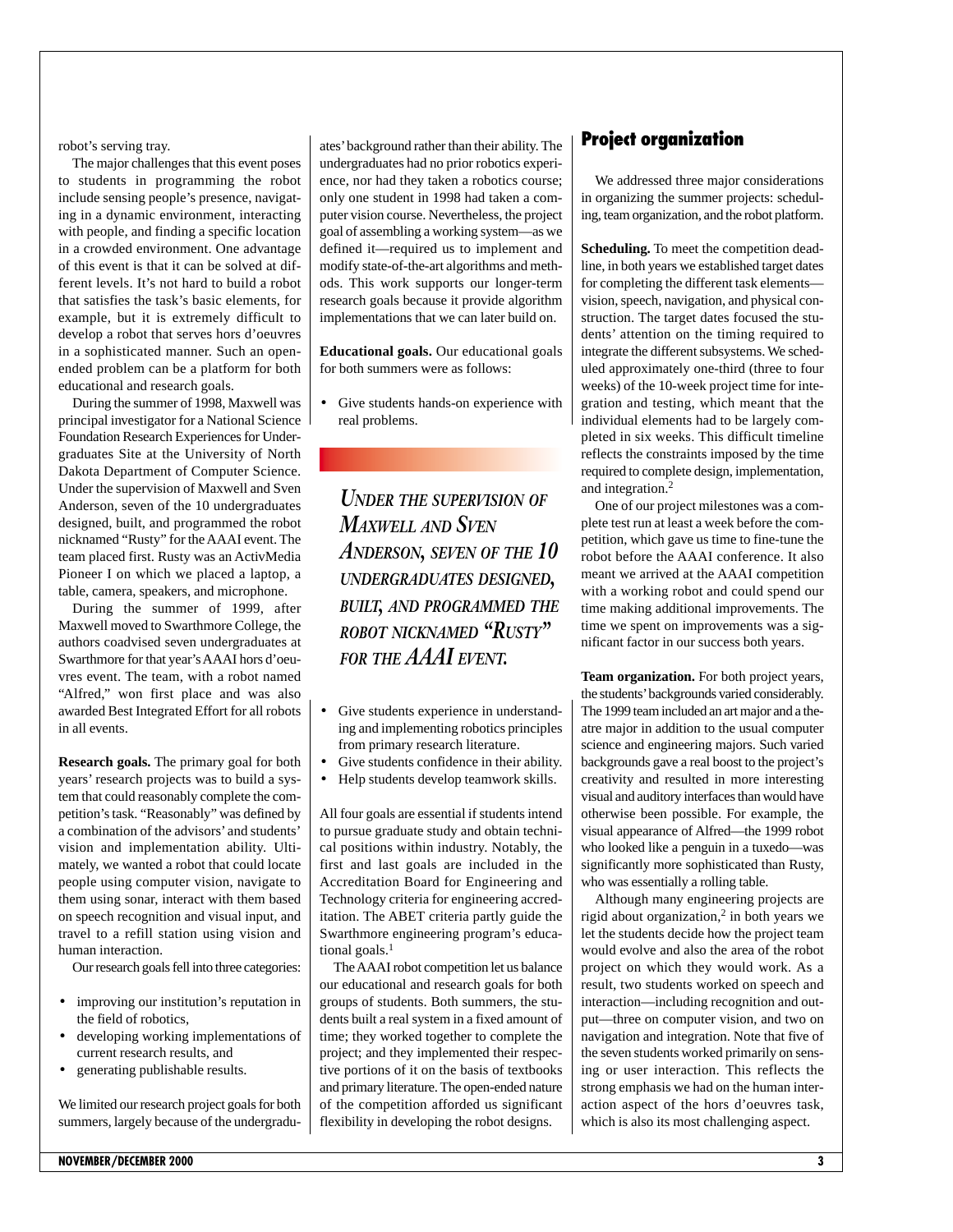

Figure 1. Rusty was the 1998 University of North Dakota team's robot, left. Alfred was the 1999 Swarthmore team's robot, right. Rusty was an ActivMedia Pioneer I on top of which we built a table structure to hold a speaker, camera, and microphone. We were a bit more creative with Alfred, a Nomadic Super Scout II that we dressed up to look like a penguin butler. With Alfred we were able to hide the speakers inside, put the camera in his mouth, and have the microphone coming over his shoulder.

Students had ample opportunity to pursue a broad variety of interests and lend their creativity in different ways. For example, in 1999, two students—one each from the speech and vision groups—developed the physical robot structure, and one student from the navigation group was the robot's voice. The same dynamic occurred in 1998.

A second dynamic that occurred was that, although we had not specified a leader upfront, in both years a primary programmer emerged to serve as a team leader in each of the vision, speech, and navigation groups. This person integrated the team members' work into a single program and made sure it worked, which simplified subsystem integration because it required the coordination of only three people.

Overall, for the first six weeks, the students worked primarily alone or in small groups. At integration time, about six weeks into the project, they began working in larger groups, with the navigation team coordinating communication. Once the students had completed the robot's program structure, the individual teams continued improving their respective components for later updating to the main program.

**Robot platforms.** For Rusty, 1998's robot, our primary equipment consisted of one ActivMedia Pioneer 1 robot and a Toshiba Tecra laptop. The robot's peripherals included a color QuickCam, a microphone, speakers, and feelers over the wheels to prevent the robot's running over a person's foot. Figure 1 shows Rusty at the left.

For Alfred, 1999's robot, we had two Nomad Super Scout IIs with on-board computers. We used one in the competition and reserved the other for backup, which turned out to be essential because the hard drive on the primary robot died at the competition. The peripherals included a color camera, microphone, speakers, and a bumper down low to detect feet. Figure 1 shows Alfred at the right.

**Project outcomes.** As noted above, both teams won first place. Rusty set a standard for interaction and performance by being the first robot in the hors d'oeuvres event to integrate navigation, vision, and speech—both input and output—on a single platform. The innovations of the Swarthmore team's Alfred which included a strong personality and a rudimentary ability to remember people also set a new standard for the event.

Both robots performed their best in a preliminary round in which the judges and a small number of others participated. The robots were able to be heard, and to hear and

recognize what other people said, which consisted mostly of yes/no and please/thank you. In the 1999 competition, for example, Alfred correctly recalled and commented on the fact that he had seen one judge twice. He also correctly commented on the politeness of the people with which he interacted. Fortunately, neither robot spilled anything on a judge.

Unfortunately, in the final rounds—when there are close to 1,000 people trying to watch and interact with the robots in a single noisy room—both robots had difficulty recognizing what was said. Partly as a result of this, people were not as willing to talk with the robot and get through a complete interaction. Nevertheless, the robots did serve many hors d'oeuvres and managed to run safely for over an hour in a difficult environment.

**Research outcomes.** We documented the teams' results in papers describing system implementation, the research of the 1998 team's vision system work,<sup>3</sup> and the 1999 team's robot system development have been published.4

Twice, we pushed the boundaries of what was possible with a low-cost mobile robot system. The total cost of the 1998 system was approximately \$7,000, and the 1999 system cost roughly \$10,000 (not including the backup robot).

These robots have also impacted commercially available robots. Activmedia now has bumpers capable of detecting feet and sells a robot (resembling Rusty) designed for human interaction and equipped with highquality cameras, speakers, and microphone. Considering that two of the 1998 team members now work at Activmedia, this result is not necessarily surprising.

We also now have a suite of algorithms that provide a variety of capabilities. Our experience with these algorithms lets us pick and choose what works and what needs improvement. It also sets the stage for innovations this coming year.

Finally, successful involvement in the AAAI competition garnered positive publicity, both for the University of North Dakota and for Swarthmore. The successes have also helped us become better known and more active in the robotics community, which will ultimately benefit the Swarthmore undergraduate research program.

**Educational outcomes.** We achieved good progress in all of the students' educational outcomes both from a pedagogical point of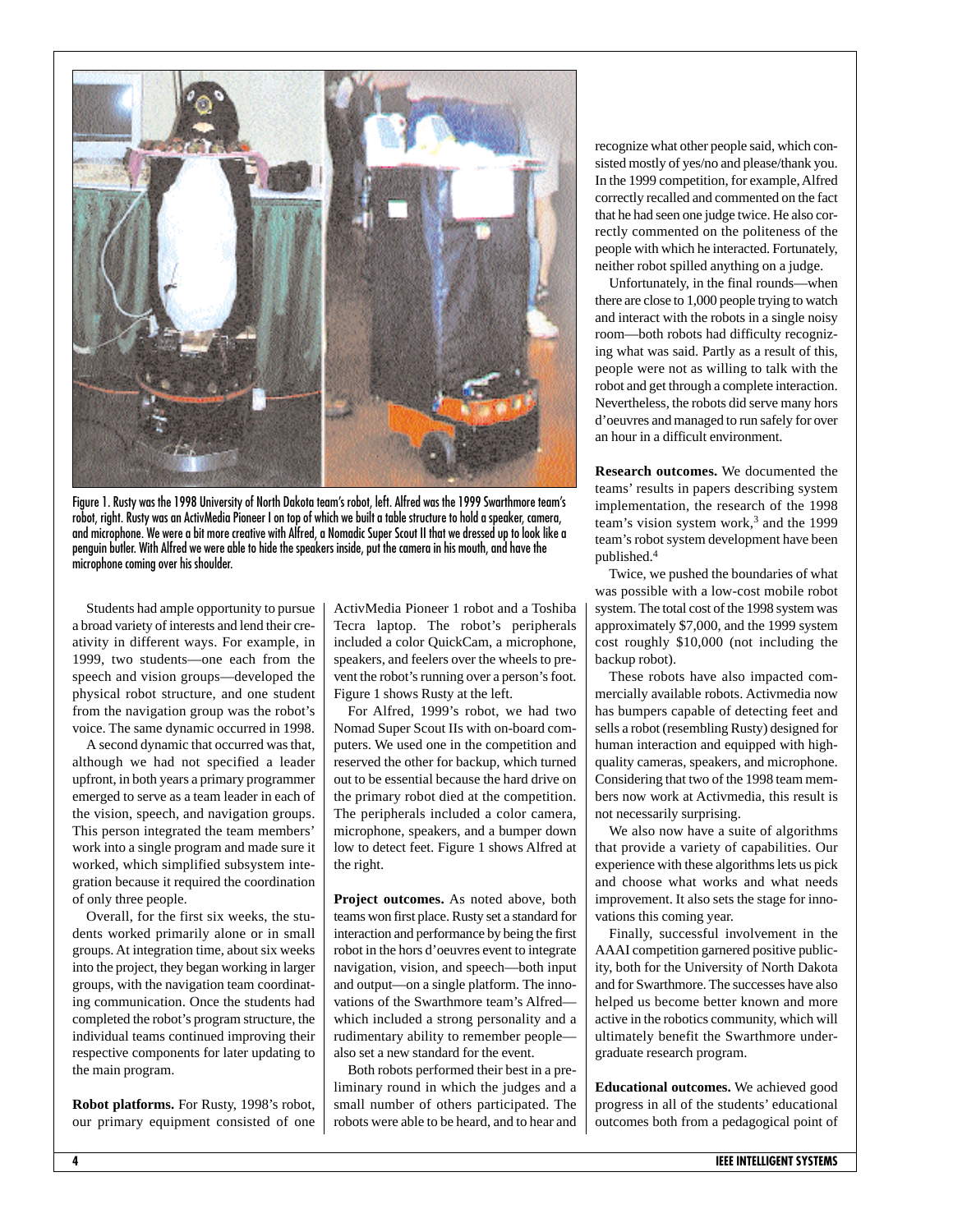view and based on their own evaluations. The students had a hands-on experience with a real problem and a hard deadline. Most of the students read one or more papers from the robotics and computer vision literature and implemented at least a portion of an algorithm or concept from one or more of the papers. The need to collaborate fostered students' teamwork skills, while project completion and competition success greatly enhanced the students' self-confidence.

The robot project at Swarthmore, in particular, complemented the interdisciplinary nature of Swarthmore's engineering program and of the college as a whole. As other interdisciplinary engineering programs have noted, robot projects provide a nice mixture of both engineering and computer science topics, challenging the students to integrate and apply their knowledge in a coherent project.<sup>5-7</sup>

To help evaluate the educational outcomes, we asked the 1999 students to discuss their experience with respect to their educational, personal, and professional goals. The "Robot project: Student participants' comments" sidebar lists some of the comments regarding the educational goals.

**Student outcomes.** Finally, the students themselves achieved several personal and professional outcomes from being part of the robot project. A number of these resulted directly from participation in the AAAI competition and would not necessarily have occurred otherwise.

- All students have a paper to build their credentials.
- Students met other roboticists.
- Students made robot industry contacts (students received job offers both years).
- Students built friendships with the other team members.

Below are representative student comments.

I wanted to know whether my two majors [theatre and computer science] would ever intersect. They did here.

I think that I finally participated in a project that I felt was shaped and directed by me as much as it was by any of the other team members. … I did feel a sense of ownership and responsibility.

### **Curriculum**

We offered an upper-level robotics course for the first time at Swarthmore College in

the spring semester of the 1999–2000 academic year. The course was cross-listed under Engineering and Computer Science and team-taught by us. About one-third of the 25 students enrolled were engineering majors; the rest were computer science majors. Students were expected to have a strong background in programming and to have had at least one related upper-level course such as artificial intelligence or computer vision. We developed this course, in part, to prepare students for summer research projects in robotics like those described above.

**Course organization.** Robotics is well served by having multiple instructors handle the teaching. In our case, Maxwell is an engi-

*THE NEED TO COLLABORATE FOSTERED STUDENTS' TEAMWORK SKILLS, WHILE PROJECT COMPLETION AND COMPETITION SUCCESS GREATLY ENHANCED THE STUDENTS' SELF-CONFIDENCE*

neer whose research focus is computer vision, and Meeden is a computer scientist whose research focus is learning. Teamteaching let us cover more material than either of us could have done alone. The course outline follows:

- 1. Introduction to robots and robot motion Basic robot and sensor concepts Maps and evidence grids
- Configuration space Path-planning algorithms 2. Navigation using behaviors and learning Subsumption architectures
- Saphira architecture and fuzzy logic Artificial neural networks Reinforcement learning Evolutionary computation
- 3. Robot vision and sensor integration Real-time vision techniques Edges and segmentation Calibration and stereo Motion detection and tracking 4. Robot control architectures Multiple-layer designs

Cognitive models and concept development

5. Human–robot interface design Kinematic analysis Speech recognition Robot personalities and emotions

We taught the topics as five two-to-threeweek sections. While one instructor led the lectures—three one-hour lectures per week the other instructor ran the labs: one threehour session weekly. Our goal in selecting topics was, first, to ground students in the concepts of several areas—geometry, machine learning, sensor analysis, visual sensing, robot software architectures, and robot–human interfaces. At the same time, our goal was to expose students to current research that variously extended and implemented these fundamental concepts.

Our course work organization loosely followed the structure of our chosen text, *Artificial Intelligence and Mobile Robots*. <sup>8</sup> This book is an edited collection of successful robotic-systems case studies divided into three main categories. The studies correlate with the topics in the above list as follows: "Mapping and Navigation" (topics 1 and 2); "Vision for Mobile Robots" (topic 3), and "Mobile Robot Architectures" (topic 4). Although some of the book's case studies are now dated, the underlying concepts remain appropriate as an introduction to the field. Topic 5 was based on primary literature in the field.

To combine the history of robotics with current research, we supplemented this text with more than 20 research articles. For example, to learn more about robot navigation, students read about path planning,  $9$  evidence grids,  $^{10}$  and D\* (a real-time replanning algorithm based on  $A^*$ ).<sup>11</sup> For additional information about robot architectures, students read about bottom-up learning<sup>12</sup> and developing human-like concepts in robots.<sup>13</sup> The complete list of supplemental reading materials is at www.palantir.swarthmore.edu/ ~maxwell/classes/e28/readings.htm.

**Laboratories.** Ideally, students in a robotics class have frequent hands-on laboratory experience with physical robots. When class size and equipment availability constraints prevent hands-on work, simulation serves as an initial testbed for design and implementation. Ultimately, however, students must be able to test their control code on an actual robot. Such *transfer tests* often reveal simu-

**NOVEMBER/DECEMBER 2000 5**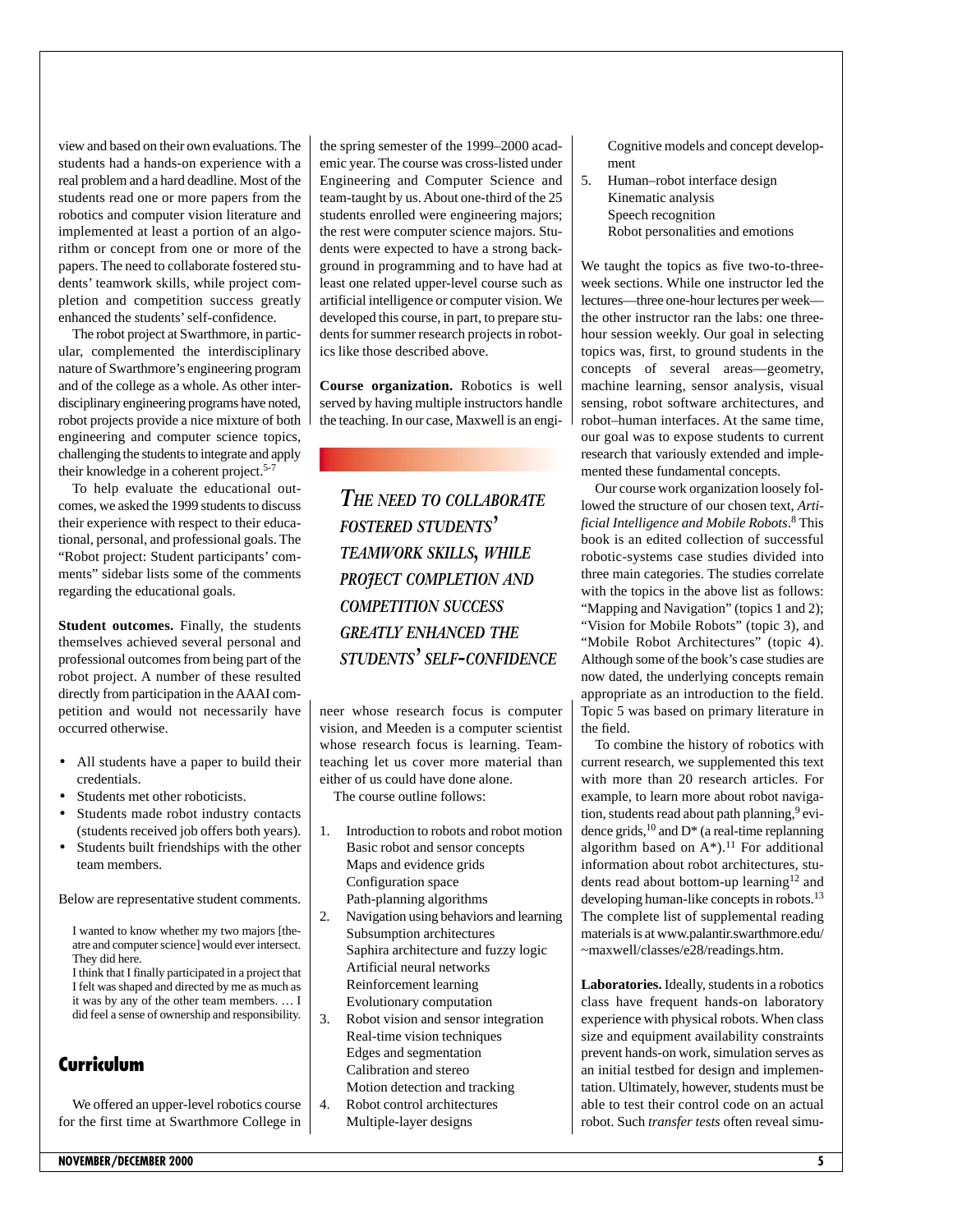lation assumptions to be problematic because they might not apply in the real world.

Our experience with moving from the simulator to the robot highlighted the following issues:

- The simulator coordinate systems or function calls did not always behave identically to the actual robot. This required students to make small changes—for example, query and replace—to the code before it would work correctly.
- The simulator constants such as velocity and acceleration required adjustments for safety reasons when students began working with the actual robots. The students tended to "crank up" these values in the simulation.
- The actual sensor values tended to be noisier, and possess biases, compared to those in the simulator.

We conducted lab sessions with 25 Unix workstations. The students typically worked in teams of three or four (although a few students preferred working alone or in pairs). The teams tended to be fairly fluid, changing from one lab to the next, until the students found a group they felt compatible with.

Students worked with two Nomadic Super Scout IIs, four Applied AI Systems Kheperas, and one ActivMedia Pioneer. From each workstation, the students could also access simulations of the Scout, the Khepera, neural networks, and evolutionary computation. Also, students were encouraged to use tools—for example, hierarchical cluster analysis and principal components analysis, which are both useful in understanding neural network processing.

**Lab assignments.** We developed four regular lab assignments and then had the students undertake a final project on a topic chosen by each team. Lab assignments generally required three weeks' work. At the assignment's end, each team provided a thorough report about what they had accomplished. The lab descriptions are linked to the course home page at www.palantir.swarthmore.edu/ ~maxwell/classes/e28. We encouraged the students to create Web pages for their report, which included the text as well as any appropriate diagrams and figures to help describe their results. For examples of student reports, see www.palantir.swarthmore.edu/~maxwell/ classes/e28/reports.

**Goals.** The goal of our first lab was to introduce students, with the Nomad simulator, to robot programming's basic concepts. The students wrote control software for three tasks of increasing difficulty: a random walk through an empty environment, a random walk through obstacles, and navigating to a goal location through obstacles. In the first task, students could focus on understanding the basic movement commands without having to integrate sensing. In the second task, they could build on what they had already created to use sonar sensors to respond to obstacles. Finally, they could tackle a much harder goal-based task.

The second lab provided students with experience in standard path-planning tech-

*THE STRENGTH OF OUR APPROACH IS THAT STUDENTS DIRECTLY COMPARE ONE OR MORE DIFFERENT APPROACHES TO THE SAME TASK AND EXPEND EFFORT ON EACH.*

niques via the Nomad simulator and the actual Scout II robots. Their first task was setting up a state space for an obstacle-strewn environment. Three design choices of increasing difficulty faced the students: a regular, 2D grid; visibility graphs; or Voronoi diagrams. Within this state space, students searched for optimal paths in a known environment using the A\* algorithm. This algorithm is slow and requires a complete recalculation of the plan whenever new information is discovered.

In the next step, as a result of A\*'s slowness, we had them explore an enhancement called D\*, which can efficiently replan. As the final task, the students experimented with creating an evidence grid of an unknown environment based on sonar readings. Implementations of A\*, D\*, and evidence grids were available, but students had to modify the code for their needs and integrate the different techniques.

In the third lab, students explored robot learning with the Khepera simulator and the Khepera robots. The controller for this lab was an artificial neural network, with the students learning the network parameters

through evolutionary computation. To conduct evolutionary experiments, the students had to determine a task to be learned and design a fitness function that measured task success. Artificial evolution is quite good at finding shortcuts and loopholes in humanengineered fitness functions. Therefore, finding a robust fitness measure required extensive experimentation. Once they had developed a successful measure, the students analyzed the final learned behavior in detail.

In the fourth lab, students designed a robot vision system for a particular task. The students' task choices were to track a target, follow a sidewalk, or find faces.

Both the first lab introducing basic robot programming and the final lab on vision were straightforward. The second lab on path planning was by far the most difficult. In future course offerings, we need to reduce the scope of this lab or break it into multiple assignments.

**Discussion.** We wanted to give students a broad introduction to robotics and robotsensing issues from both a symbolic and subsymbolic point of view. The lab assignments reflected this focus, requiring students to use both styles of algorithms on traditional robot navigation and robotic sensing. To provide flexibility we let the students pick their own final project, which usually involves picking task and programming the robot to solve it.

This broad approach that compares different techniques contrasts with that of Illah Nourbakhsh, who has students develop a single mobile robot system from low-level control to high-level planning.14 In Nourbakhsh's approach, also used by other universities, each lab group's robot then participates in a public contest at the semester's end.14

The strength of our approach is that students directly compare one or more different approaches to the same task and expend effort on each. The drawback is that students get less experience building a complex system, although they do gain system integration exposure because most lab groups develop working robots for their final projects.

he 1998 and 1999 projects inspired us to develop our robotics course. This in turn inspired us to return to the AAAI competition in the summer of 2000. The course generated both interest and qualified students to work on it. Most of the students on the 2000